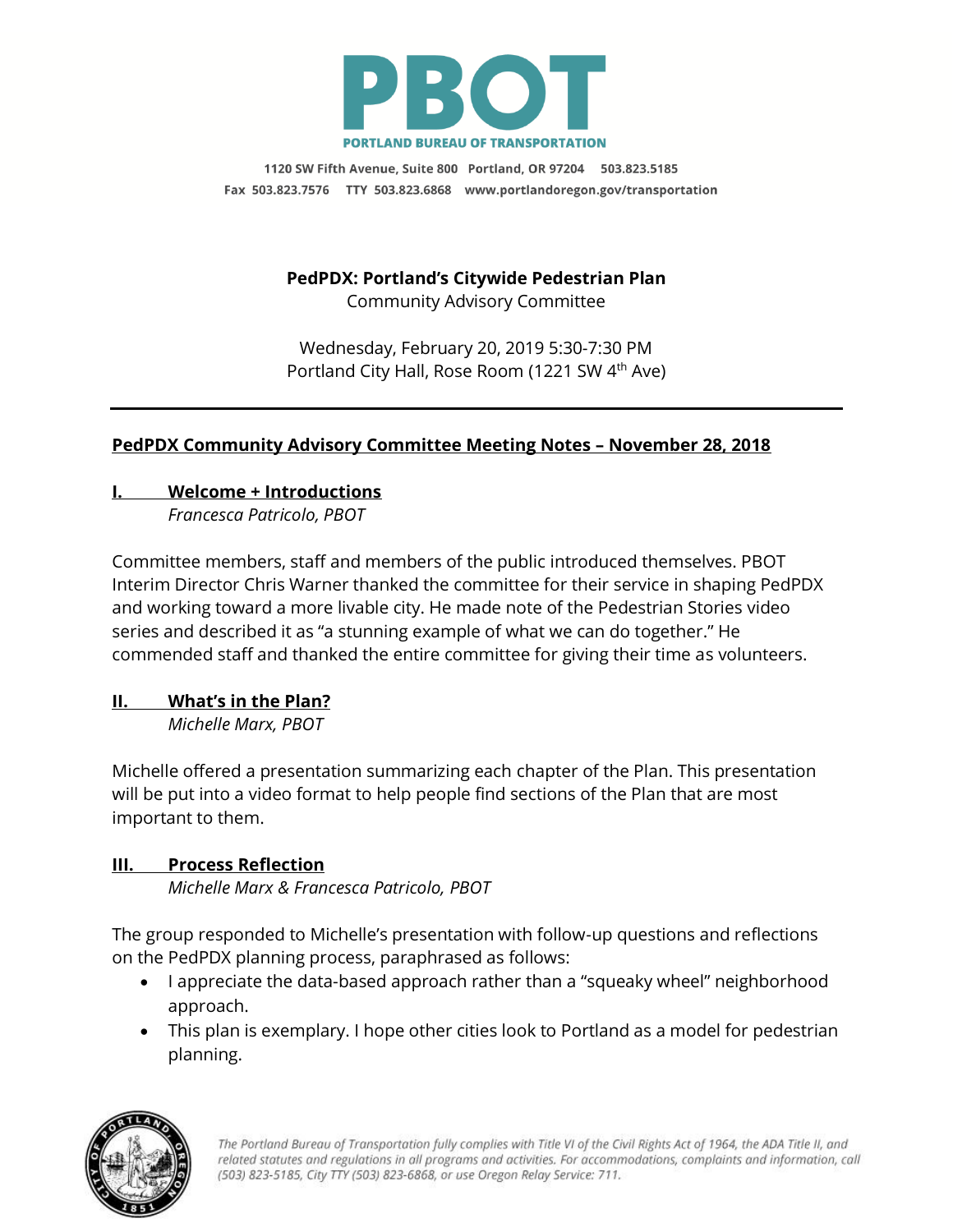- What are the cost estimates for sidewalk and other improvements?
	- o Michelle: Approximately \$4 million per mile of sidewalk. Potentially \$1.4 billion over twenty years. However, we aim to leverage opportunities, including new and redevelopment as a path to add sidewalks.
- I am waiting to read the toolbox section. That's where the action is.
- Will there be an accessible version of the Plan?
	- o Francesca: Yes.
- I commend you all. Other organizations could benefit from PedPDX's equity approach.
- Will there be a "GoFundMe" type of option for neighborhoods to come together and raise money for pedestrian improvements?
	- o Michelle: Yes, there is an action in the Plan to develop a pathway.
- The data is important. People will be surprised by the results they see in the Plan. The Plan is accessible and will help everyone understand the priorities.
- Being part of the committee has been a wonderful experience. PBOT staff exceeded my expectations in follow-through and communication with the committee.
- Staff did a great job incorporating community input into the Plan.
- I was humbled by this process and grateful to be a part of it. I brought the equity matrix to another committee discussion about school funding.
- Staff did a good job reaching out beyond the survey. Education needs to be emphasized in the Plan to teach people to "be seen and be safe."
- How do we communicate combined efforts, for example, Safe Routes to School and PedPDX?
- I tell all my neighbors in SW Portland how wonderful City staff are. It takes time to explain the prioritization methodology, but I try to help my neighbors understand the reasoning behind it.
- I always come back to the need for education. Education for both pedestrians and drivers as well as enforcement.
- Can the City impact the driver's test?
	- o Michelle: It is challenging to impact the State's driver's test but the City of Portland is working on a Vision Zero action to require Transportation Network Companies (such as, Uber and Lyft) to take a Vision Zero driver training course.
- How do the various plans work together, such as Southwest in Motion and PedPDX?
- We are a city of neighborhoods. The toolbox captures Portland's spirit of creativity.
- I am concerned about maintenance of new and existing pedestrian facilities.
- How does this impact the city's policy on which neighborhoods get prioritized?
	- o Michelle: When we get calls, we will communicate very clearly how and why we have set our priorities. Some neighbors will go to PBOT's leadership to raise their concerns, but staff will again communicate the priorities identified in PedPDX.